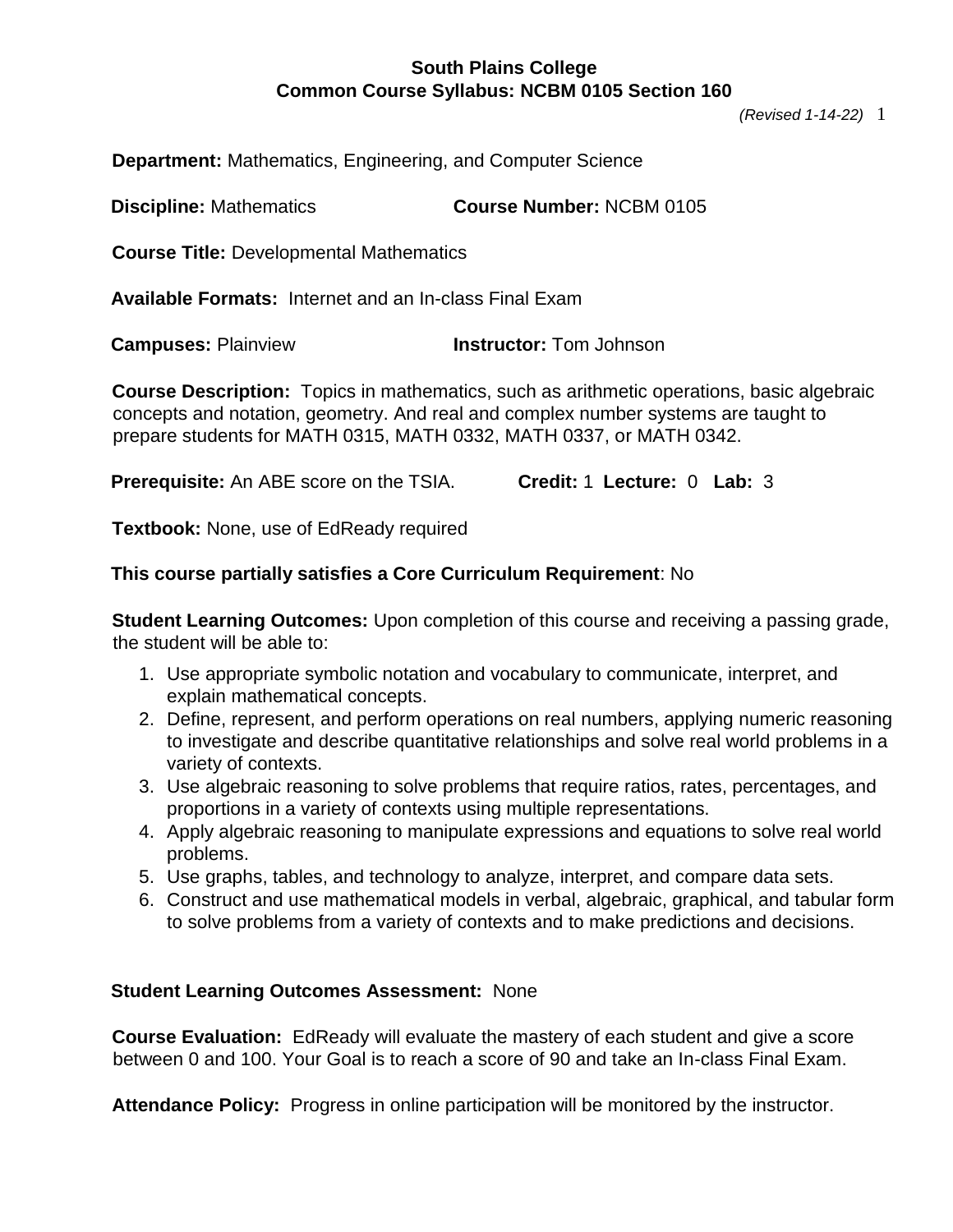Plagiarism violations include, but are not limited to, the following:

- 1. Turning in a paper that has been purchased, borrowed, or downloaded from another student, an online term paper site, or a mail order term paper mill;
- 2. Cutting and pasting together information from books, articles, other papers, or online sites without providing proper documentation;
- 3. Using direct quotations (three or more words) from a source without showing them to be direct quotations and citing them; or
- 4. Missing in-text citations.

Cheating violations include, but are not limited to, the following:

- 1. Obtaining an examination by stealing or collusion;
- 2. Discovering the content of an examination before it is given;
- 3. Using an unauthorized source of information (notes, textbook, text messaging, internet, apps) during an examination, quiz, or homework assignment;
- 4. Entering an office or building to obtain an unfair advantage;
- 5. Taking an examination for another;
- 6. Altering grade records;
- 7. Copying another's work during an examination or on a homework assignment;
- 8. Rewriting another student's work in Peer Editing so that the writing is no longer the original student's;
- 9. Taking pictures of a test, test answers, or someone else's paper.

**COVID Syllabus Statement:** It is the policy of South Plains College that as a condition of oncampus enrollment, all students are required to engage in safe behaviors to avoid the spread of COVID-19 in the SPC community. There will be no requirement for face coverings at any location on any South Plains College campus or classroom. Faculty, staff, or students may continue to wear a mask voluntarily, but there will be no requirements for face coverings in any circumstance. If you are experiencing any of the following symptoms please do not attend class and either seek medical attention or get tested for COVID-19:

- Cough, shortness of breath, difficulty breathing
- Fever or chills
- Muscles or body aches
- Vomiting or diarrhea
- New loss of taste and smell
- If you test Positive (+) for Covid-19
	- o Five days isolation
	- o You may return if:
		- No fever in last 24 hrs.
		- Covid symptoms are inproving. *(Some may persist, ie. Loss of taste)*

Please also notify DeEtte Edens, BSN, RN, Associate Director of Health & Wellness, at dedens@southplainscollege.edu or 806-716-2376.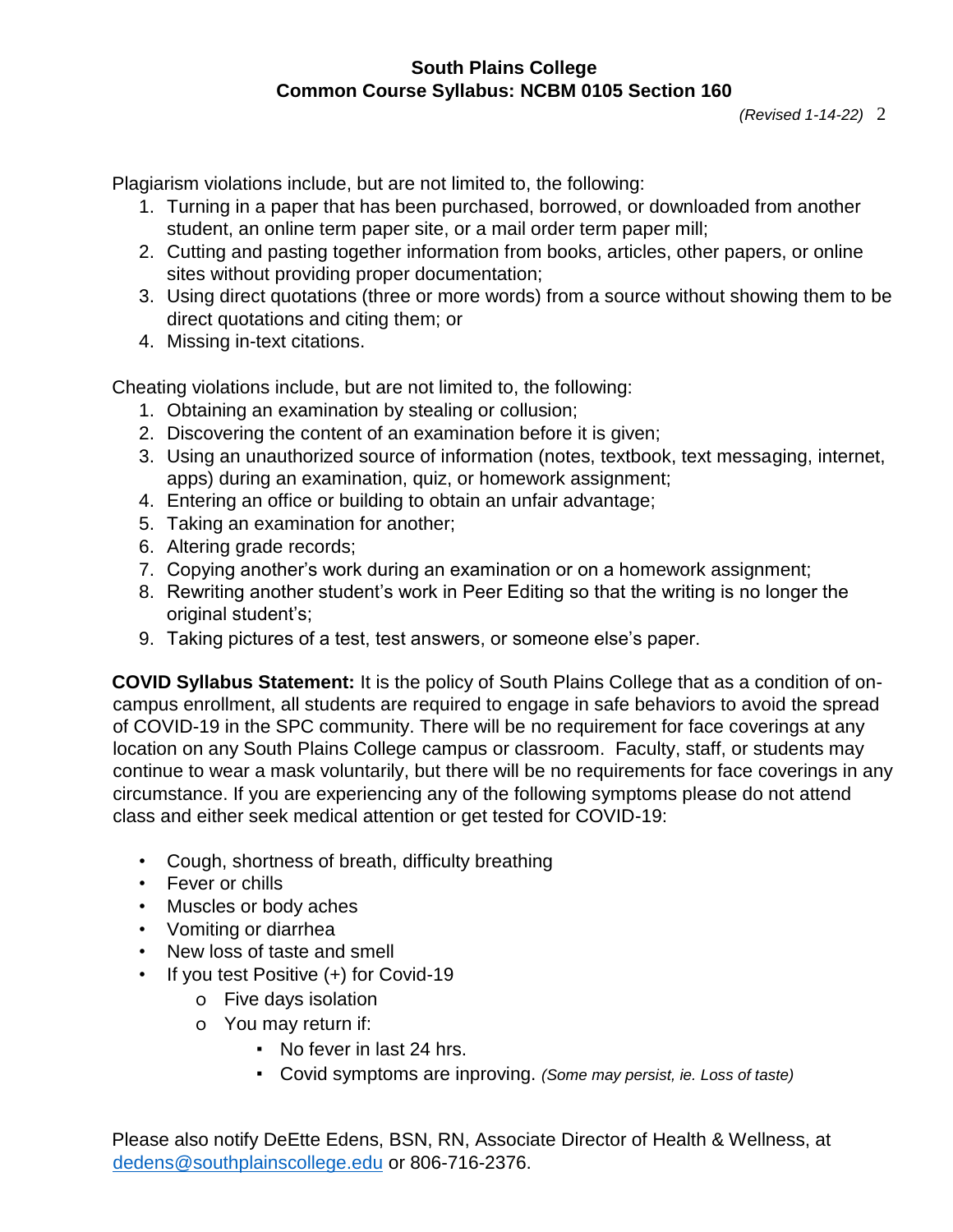*(Revised 1-14-22)* 3

**Student Code of Conduct Policy:** Any successful learning experience requires mutual respect on the part of the student and the instructor. Neither instructor nor student should be subject to others' behavior that is rude, disruptive, intimidating, aggressive, or demeaning**.** Student conduct that disrupts the learning process or is deemed disrespectful or threatening shall not be tolerated and may lead to disciplinary action and/or removal from class.

**Diversity Statement:** In this class, the teacher will establish and support an environment that values and nurtures individual and group differences and encourages engagement and interaction. Understanding and respecting multiple experiences and perspectives will serve to challenge and stimulate all of us to learn about others, about the larger world and about ourselves. By promoting diversity and intellectual exchange, we will not only mirror society as it is, but also model society as it should and can be.

**Disability Statement:** Students with disabilities, including but not limited to physical, psychiatric, or learning disabilities, who wish to request accommodations in this class should notify the Disability Services Office early in the semester so that the appropriate arrangements may be made. In accordance with federal law, a student requesting accommodations must provide acceptable documentation of his/her disability to the Disability Services Office. For more information, call or visit the Disability Services Office at Levelland (Student Health & Wellness Office) 806-716-2577, Reese Center (Building 8) 806-716-4675, or Plainview Center (Main Office) 806-716-4302 or 806-296-9611.

**Nondiscrimination Policy:** South Plains College does not discriminate on the basis of race, color, national origin, sex, disability or age in its programs and activities. The following person has been designated to handle inquiries regarding the non-discrimination policies: Vice President for Student Affairs, South Plains College, 1401 College Avenue, Box 5, Levelland, TX 79336. Phone number 806-716-2360.

**Title IX Pregnancy Accommodations Statement:** If you are pregnant, or have given birth within six months, Under Title IX you have a right to reasonable accommodations to help continue your education. To [activate](http://www.southplainscollege.edu/employees/manualshandbooks/facultyhandbook/sec4.php) accommodations you must submit a Title IX pregnancy accommodations request, along with specific medical documentation, to the Director of Health and Wellness. Once approved, notification will be sent to the student and instructors. It is the student's responsibility to work with the instructor to arrange accommodations. Contact the Di[r](http://www.southplainscollege.edu/employees/manualshandbooks/facultyhandbook/sec4.php)ector of Health and Wellness at 806-716-2362 or [email](http://www.southplainscollege.edu/employees/manualshandbooks/facultyhandbook/sec4.php) cgilster@southplainscollege.edu for assistance.

**Campus Concealed Carry**: Texas Senate Bill - 11 (Government Code 411.2031, et al.) authorizes the carrying of a concealed handgun in South Plains College buildings only by persons who have been issued and are in possession of a Texas License to Carry a Handgun. Qualified law enforcement officers or those who are otherwise authorized to carry a concealed handgun in the State of Texas are also permitted to do so. Pursuant to Penal Code (PC) 46.035 and South Plains College policy, license holders may not carry a concealed handgun in restricted locations. For a list of locations and Frequently Asked Questions, please refer to the Campus Carry page at: <http://www.southplainscollege.edu/campuscarry.php>